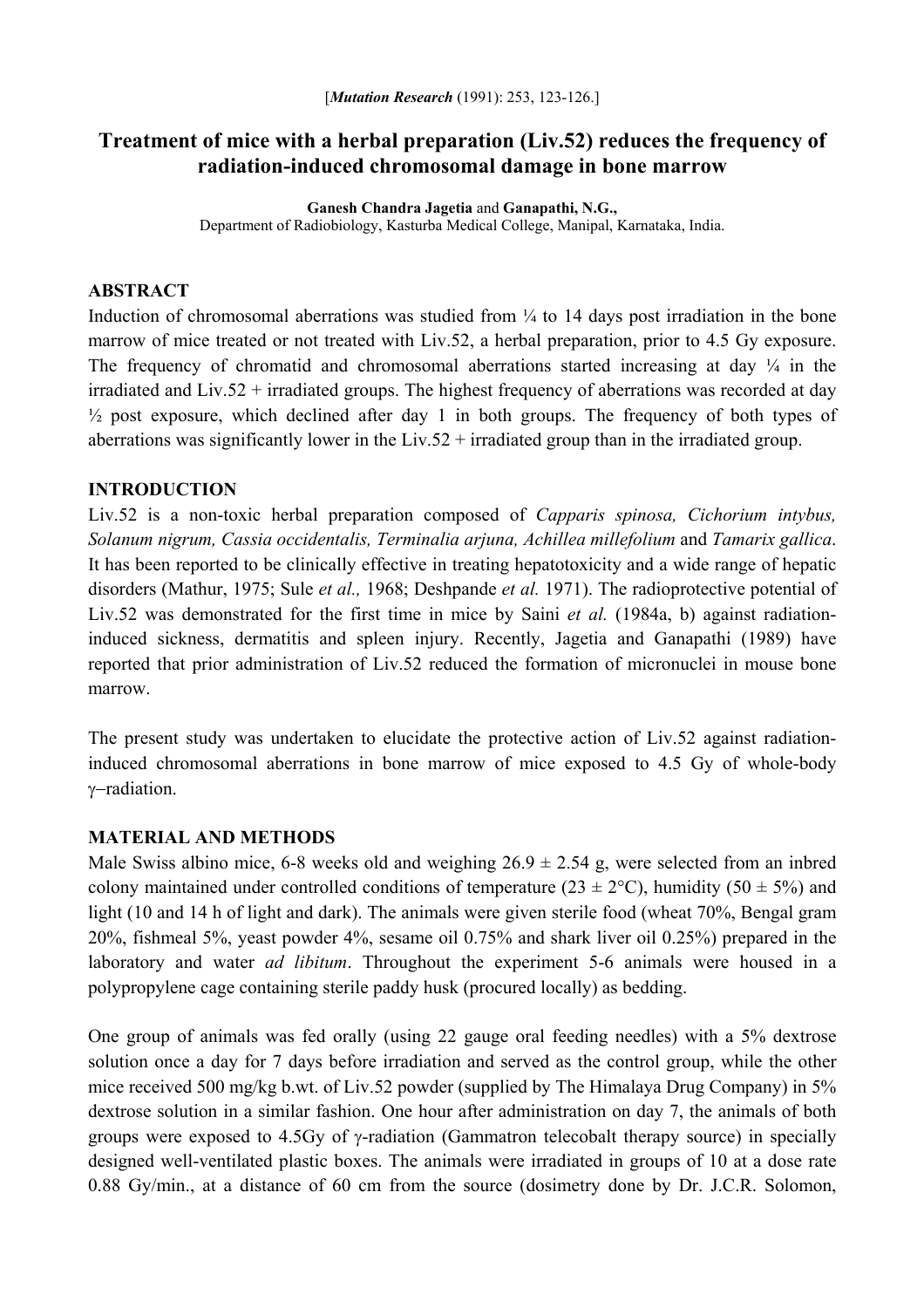Department of Radiotherapy and Oncology, K.M.C. Manipal). For comparison a few animals were also treated with 5% dextrose and Liv.52 as above but without irradiation.

Animals from each group were given 0.025% colchicine intraperitoneally 2 h before killing. The animals from each group were killed by cervical dislocation at  $\frac{1}{4}$ ,  $\frac{1}{2}$ , 1, 2, 3, 7 and 14 days post exposure. The femora were removed and the metaphase plates were prepared by the usual cytogenetic method. The slides were stained in 4% Giemsa at pH 6.8 The chromosomal aberrations (chromatic and chromosomes) were scored on an AO Reichert Microse at a magnification of 500 x. Four hundred metaphase plates were scored from each animal and a total of 2000 metaphase plates were scored for 5 animals at each post-irradiation time. The criteria for scoring were based on the classification of Savage (1975).

The data were analysed by the chi square test on an IBM computer.

## **RESULTS AND DISCUSSION**

The results are expressed as aberrations/100 cells. Liv.52 administration did not affect the control frequency of aberrations (Table 1).

| Table 1: Frequency of chromosomal aberrations in the bone marrow of mice exposed to 4.5 Gy <sup>60</sup> Co g rays with or without Liv.52 treatment              |                          |                  |                           |                      |               |            |             |                       |                   |                |                   |
|------------------------------------------------------------------------------------------------------------------------------------------------------------------|--------------------------|------------------|---------------------------|----------------------|---------------|------------|-------------|-----------------------|-------------------|----------------|-------------------|
|                                                                                                                                                                  | time (days)<br>Treatment | Aberrant cells   | Aberrations per 100 cells |                      |               |            |             |                       |                   |                |                   |
| Post-irradiation                                                                                                                                                 |                          |                  | Chromatid<br>breaks       | Chromosome<br>breaks | Centric rings | Dicentrics | Exchanges   | fragments<br>Acentric | Total aberrations | Polyploids (%) | Pulverization (%) |
| Sham-irradiation                                                                                                                                                 |                          | $0.50 \pm 0.07$  | 0.10                      | 0.00                 | 0.10          | 0.00       | 0.00        | 0.50                  | 0.70              | 0.15           | 0.00              |
| Liv.52+Sham-irradiation                                                                                                                                          |                          | $0.55 \pm 0.09$  | 0.15                      | 0.00                 | 0.00          | 0.00       | 0.00        | 0.60                  | 0.80              | 0.10           | 0.00              |
|                                                                                                                                                                  |                          | <b>NS</b>        | NS                        | <b>NS</b>            | $_{\rm NS}$   | <b>NS</b>  | NS          | NS                    | <b>NS</b>         | NS             | <b>NS</b>         |
| $\frac{1}{4}$                                                                                                                                                    | $\mathbf C$              | $9.15 \pm 0.58$  | 0.90                      | 0.00                 | 0.00          | 0.00       | 0.00        | 12.35                 | 13.25             | 0.00           | 0.70              |
|                                                                                                                                                                  | E                        | $7.25 \pm 0.37$  | 0.50                      | 0.00                 | 0.00          | 0.00       | 0.00        | 7.45                  | 7.95              | 0.00           | 0.45              |
|                                                                                                                                                                  |                          | p < 0.05         | $_{\rm NS}$               | $_{\rm NS}$          | $_{\rm NS}$   | <b>NS</b>  | $_{\rm NS}$ | p < 0.001             | p < 0.001         | $_{\rm NS}$    | $_{\rm NS}$       |
| $\frac{1}{2}$                                                                                                                                                    | ${\bf C}$                | $51.45 \pm 6.00$ | 11.05                     | 4.05                 | 2.65          | 4.20       | 1.30        | 123.25                | 146.50            | 0.55           | 2.65              |
|                                                                                                                                                                  | $\mathbf E$              | $26.45 \pm 3.78$ | 3.50                      | 1.70                 | 2.15          | 1.60       | 0.50        | 62.85                 | 72.30             | 0.50           | 0.25              |
|                                                                                                                                                                  |                          | p < 0.001        | p < 0.001                 | p < 0.001            | $_{\rm NS}$   | p < 0.001  | p < 0.01    | p < 0.001             | p < 0.001         | <b>NS</b>      | p < 0.001         |
| $\mathbf{1}$                                                                                                                                                     | ${\bf C}$                | $45.25 \pm 3.32$ | 3.50                      | 5.00                 | 5.35          | 0.60       | 1.15        | 81.80                 | 97.40             | 1.95           | 3.35              |
|                                                                                                                                                                  | ${\bf E}$                | $24.40 \pm 1.07$ | 3.25                      | 3.00                 | 3.60          | 0.50       | 0.30        | 53.40                 | 63.90             | 1.65           | 2.15              |
|                                                                                                                                                                  |                          | p < 0.01         | $_{\rm NS}$               | p<0.01               | p<0.01        | <b>NS</b>  | p < 0.01    | p < 0.001             | p < 0.001         | <b>NS</b>      | p < 0.05          |
| $\overline{c}$                                                                                                                                                   | ${\bf C}$                | $11.25 \pm 0.97$ | 0.65                      | 0.45                 | 0.35          | 0.25       | 0.35        | 13.40                 | 15.45             | 0.85           | 0.00              |
|                                                                                                                                                                  | $\mathbf E$              | $5.80 \pm 0.76$  | 0.20                      | 0.35                 | 0.20          | 0.05       | 0.05        | 7.50                  | 8.35              | 0.60           | 0.00              |
|                                                                                                                                                                  |                          | p < 0.001        | p < 0.05                  | <b>NS</b>            | NS            | <b>NS</b>  | p < 0.05    | p < 0.001             | p < 0.001         | <b>NS</b>      | <b>NS</b>         |
| $\mathfrak{Z}$                                                                                                                                                   | ${\bf C}$                | $7.10 \pm 1.16$  | 0.70                      | 0.05                 | 0.20          | 0.15       | 0.25        | 10.50                 | 11.85             | 0.25           | 0.00              |
|                                                                                                                                                                  | E                        | $2.70 \pm 0.28$  | 0.10                      | 0.05                 | 0.05          | 0.05       | 0.05        | 3.80                  | 4.10              | 0.20           | 0.00              |
|                                                                                                                                                                  |                          | p < 0.001        | p < 0.01                  | $_{\rm NS}$          | $_{\rm NS}$   | NS         | $_{\rm NS}$ | p < 0.001             | p < 0.001         | <b>NS</b>      | $_{\rm NS}$       |
| $\tau$                                                                                                                                                           | ${\bf C}$                | $3.05 \pm 0.28$  | 0.35                      | $0.10\,$             | 0.00          | 0.00       | 0.00        | 4.75                  | 5.20              | 0.00           | 0.00              |
|                                                                                                                                                                  | $\mathbf E$              | $2.10 \pm 0.30$  | 0.10                      | 0.00                 | 0.00          | 0.00       | 0.00        | 3.70                  | 3.80              | 0.00           | 0.00              |
|                                                                                                                                                                  |                          | p < 0.05         | $_{\rm NS}$               | $_{\rm NS}$          | $_{\rm NS}$   | <b>NS</b>  | $_{\rm NS}$ | $_{\rm NS}$           | p < 0.05          | <b>NS</b>      | $_{\rm NS}$       |
| 14                                                                                                                                                               | ${\bf C}$                | $2.80 \pm 0.09$  | 0.15                      | 0.15                 | 0.00          | 0.00       | 0.10        | 3.65                  | 4.05              | 0.00           | 0.00              |
|                                                                                                                                                                  | E                        | $1.80 \pm 0.25$  | 0.00                      | $0.00\,$             | 0.00          | 0.00       | $0.00\,$    | 3.35                  | 3.35              | $0.00\,$       | 0.00              |
|                                                                                                                                                                  |                          | p < 0.05         | $_{\rm NS}$               | $_{\rm NS}$          | <b>NS</b>     | <b>NS</b>  | $_{\rm NS}$ | $_{\rm NS}$           | $_{\rm NS}$       | <b>NS</b>      | $_{\rm NS}$       |
| $C$ – irradiated group; $E - Liv.52 + irradiated group.$<br>400 metaphases were scored/animal and 5 animals were used for each group at each post exposure time. |                          |                  |                           |                      |               |            |             |                       |                   |                |                   |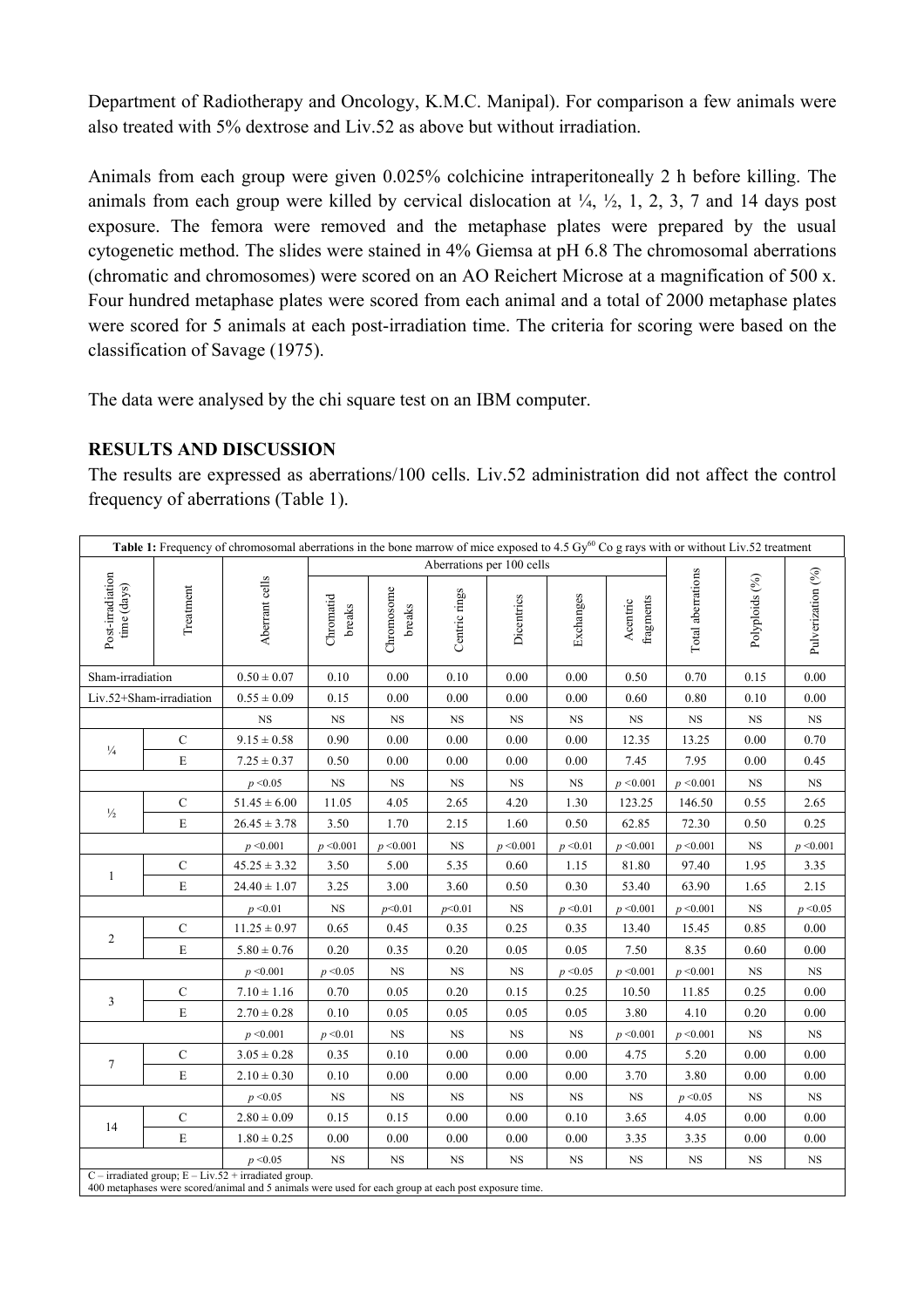The frequency of aberrant cells increased from day  $\frac{1}{4}$  reaching to a peak level on day  $\frac{1}{2}$  in both the irradiated and Liv.52 + irradiated groups and declined thereafter. The frequency of aberrant cells was significantly less in the Liv.52 + irradiated group than in the irradiated group (Table 1).

Chromatid breaks were seen at day  $\frac{1}{4}$ , which continued to increase up to day  $\frac{1}{2}$  and decline thereafter. The normal levels were restored on days 14 and 2 in the irradiated and Liv.52 + irradiated group respectively (Table 1).

Chromosome breaks, centric rings, dicentrics and chromosome exchanges were observed at day ½ post exposure in both groups. The frequency of chromosome breaks and centric rings was highest on day 1, while that of dicentrics and exchanges was highest on day ½ and declined thereafter. The aberration frequency was always lower in the Liv.52 + irradiated group than in the irradiated group (Table 1).

The highest frequency of total aberrations was recorded on day  $\frac{1}{2}$  in both groups, thereafter it declined continuously up to day 14 post irradiation. The percentage of total aberrations was significantly lower in the Liv.52 + irradiated group up to day 7 than in the irradiated group (Table 1).

Pulverized cells increased from day  $\frac{1}{4}$  and the highest number of these cells was recorded on day 1; thereafter pulverized cells could not be observed. The frequency of pulverized cells was significantly lower in the Liv.52 + irradiated group than in the irradiated group (Table 1).

## **DISCUSSION**

Liv.52 has been reported to protect mice against radiation-induced sickness, dermatitis and spleen injury (Saini *et al,* 1984a,b). The administration of Liv.52 prior to irradiation resulted in a significant decline in chromosomal aberrations (Table 1). The frequency of aberrant cells was significantly lower in the Liv.52 + irradiated group than in the irradiated group at all post-exposure time periods studied. Gupta and Uma Devi (1985, 1986) and Thomas and Uma Devi (1987) have also reported a decline in aberrant cells in mice treated with MPG and WR-2721, singly or in combination, before exposure to γ radiation.

Liv.52 was equally effective in protecting the chromosomes against radiation-induced damage, as is evidenced by the lower frequency of chromatic breaks, chromosome breaks, centric rings, dicentrics, exchanges, acentric fragments and total aberrations. Most of these aberrations had returned to the normal level at day 3 post exposure in the Liv.52 + irradiated group as compared to the irradiated group. These findings support our earlier report on micronuclei, where the frequency of micronuclei in the Liv.52 + irradiated mice returned to a normal level at day 3 post exposure (Jagetia and Ganapathi, 1989).

The frequency of pulverized cells was always significantly lower in the drug-treated group than in the irradiated group. This indicates that Liv.52 could protect the cells against the severe infliction of radiation damage.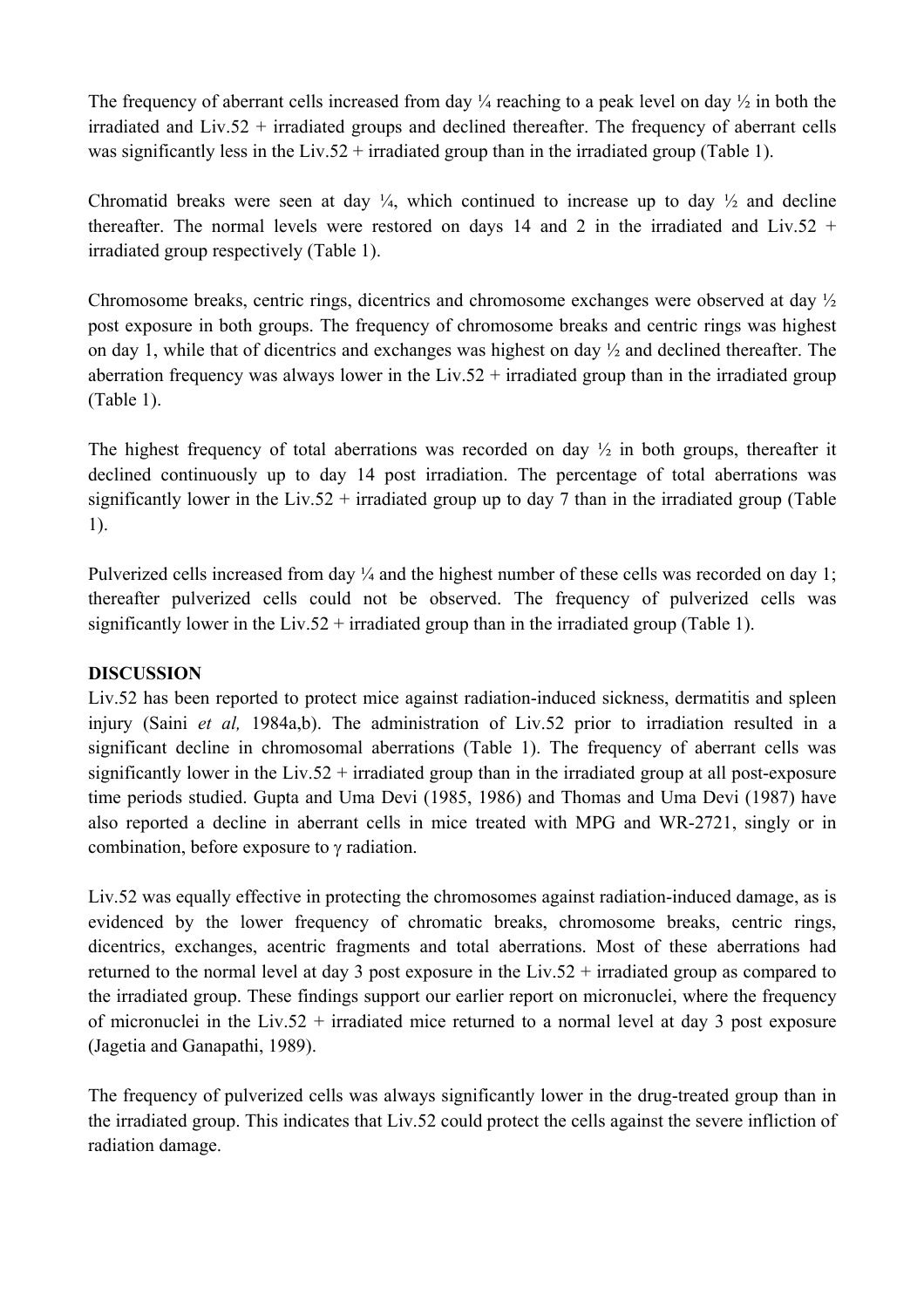The exact mechanism by which Liv.52 prevents chromosomal damage is not known. The depletion of intracellular glutathione (GSH) has been reported to be one of the causes of radiation-induced damage, while increased levels of intracellular GSH are responsible for radioprotective action. A similar mechanism of action may be attributed to the radioprotective action of Liv.52, which has been reported to restore the intracellular GSH level to normal in rats exposed to 4.0 Gy of γ radiation (Sarkar *et al.*, 1989).

There is growing evidence that double-strand breaks (dsb) are mainly responsible for the formation of chromosomal aberrations (Natrajan *et al.,* 1980; Bryant, 1988). It is possible that the elevated levels of GSH in the Liv.52-treated group may be able to enhance the repair of dsb, lowering the frequency of chromosomal aberrations in this group. This conclusion is supported by the recent study of Ochi (1989) who has reported that chromosomal aberrations were repaired only in GSHpositive cells.

### **ACKNOWLEDGEMENTS**

We acknowledge with thanks the financial support extended by The Himalaya Drug Company, to carry out this work. The irradiation facilities provided by the Head, Department of Radiotherapy and Oncology, KMC, Manipal are thankfully acknowledged. We also wish to thank Mr. Harischandra Nayak of Computer Department, KMC, Manipal for chi-square analysis.

#### **REFERENCES**

- 1. Bryant, P.E., Use of restriction endonucleases to study relationships between DNA doublestrand breaks, chromosomal aberrations and other end-points in mammalian cells. *Int. J. Radiat. Biol.* (1988): 54, 869.
- 2. Desphande, R.S., Sheth, S.C. and Joykutty, M.D., Infectious hepatitis study of 100 cases. *Curr. Med. Pract.* (1971): 15, 810.
- 3. Gupta, R. and Uma Devi, P. Protection against radiation-induced chromosome injury by sulfhydryl compounds. *Acta Radiol. Oncol.* (1985): 24, 419.
- 4. Gupta, R. and Uma Devi, P., Protection against whole-body gamma radiation by SHcompounds. *Br. J. Radiol.* (1986): 59, 625.
- 5. Jagetia, G.C. and Ganapathi, N.G., Inhibition of clastogenic effect of radiation by Liv.52 in the bone marrow of mice. *Mutation Res.* (1989): 224, 507.
- 6. Mathur, P.S., Some clinical observations on the use of Liv.52 (an indigenous drug) in case of cirrhosis of the liver in children. *Curr. Med. Pract.* (1957): 1, 107.
- 7. Natarajan, A.T., Obe, G., van Zeeland, A.A., Palitti, F., Meijers, F. and Verdegaal-Immerzeel, E.A.M., Molecular mechanisms involved in production of chromosome aberrations. II. Utilization of Neurospora endonuclease for the study of aberration production by X-rays in  $G_1$ and G2 stages of the cell cycle. *Mutation Res.* (1980): 69, 293.
- 8. Ochi, T., Effects of iron chelators and glutathione depletion on the induction and repair of chromosomal aberrations by *tert.*-butyl hydroperoxide in cultured Chinese hamster cells. *Mutation Res.* (1989): 213, 243.